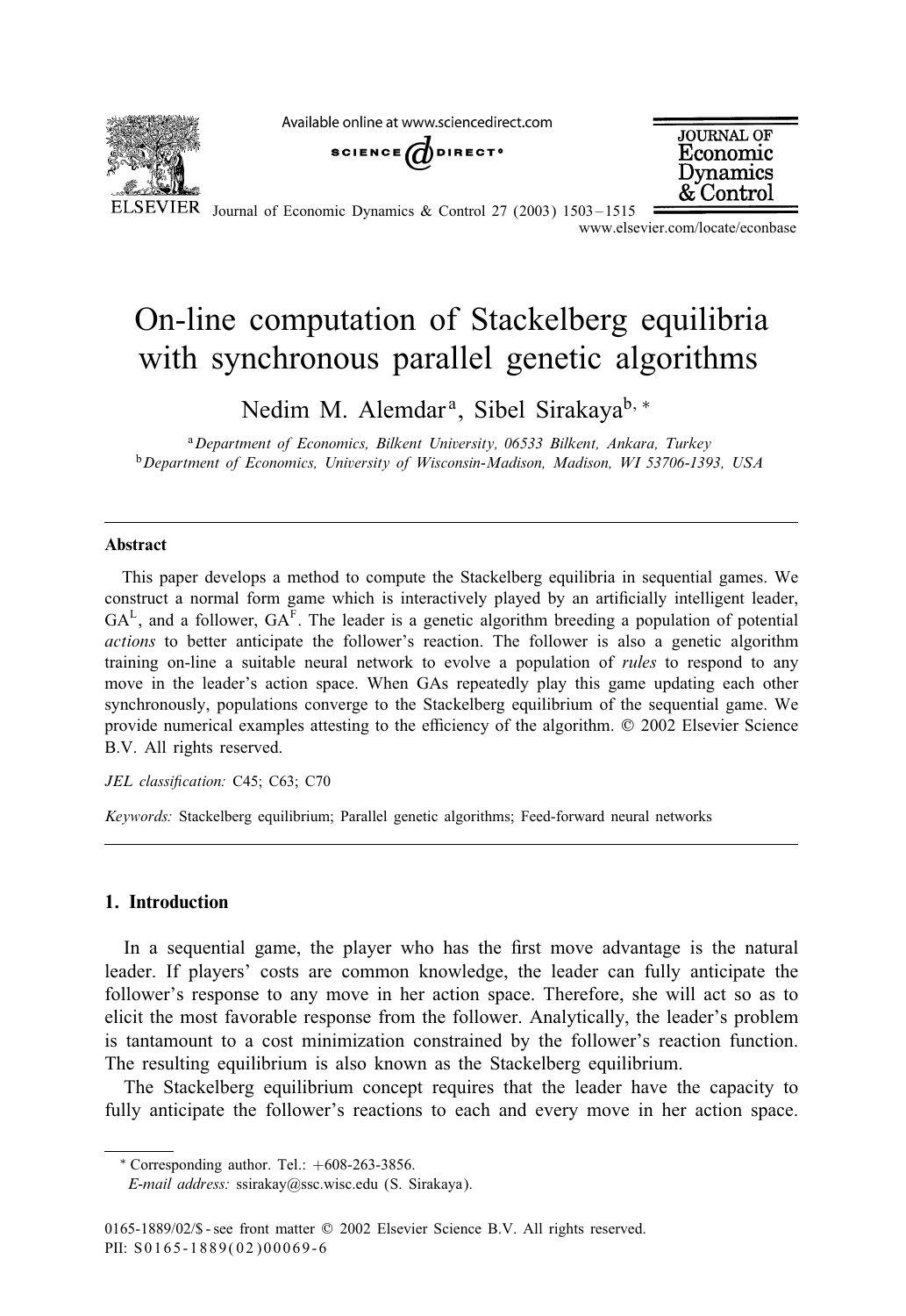This is indeed a strong form of rationality. An interesting question in this regard is whether boundedly rational players can *learn* to play the Stackelberg equilibrium if they have the opportunity to play repeatedly. That is, whether the Stackelberg equilibrium of a one-shot sequential game where players are perfectly rational can be generated as the equilibrium of a game where boundedly rational players start ignorant, but learn as the game repeats. In this paper, our answer to this inquiry is affirmative provided that the leader learns to act by discretion while the follower learns to play by the rule.

Towards that, we formulate a normal form game in which the leader's strategy space consists of a set of actions while the follower's strategy space is comprised of a set of rules. We then parameterize the follower's strategy space by the weights of a suitable feed-forward neural network, thereby transforming it from a set of rules to a set of neural net weights.

Two artificially intelligent players,  $GA<sup>F</sup>$  and  $GA<sup>L</sup>$ , play the normal form game generation after generation. The follower population evolves the weights of a given feed-forward neural network to come up with a best response to the leader population's best action in the previous generation. As the search progresses in the leader's strategy space, the follower population is *trained* to best respond to any action of the leader. The fittest individuals in the respective populations are then communicated to each other via the computer shared memory. Equipped with the updated weights, the leader is better able to anticipate the best response of the follower for all potential actions in its population. The individuals which exploit this knowledge to their advantage are fitter, consequently, they reproduce faster. Ultimately, they dominate the leader population also steering the follower's search for the best set of rules in vicinity of the Stackelberg solution.

Our method has computational advantages as well. We show that on-line synchronous parallel genetic algorithms can compute the Stackelberg equilibria with efficiency. In our approach, the neural net is trained not over the entire strategy space of the leader at once, but rather incrementally as it responds to any given action of the leader in the course of the repeated game. This is important, because both players,  $GA<sup>F</sup>$  and  $GA<sup>L</sup>$ start the game completely blind, but learn as the game unfolds.

It is worth emphasizing that our approach does not require any knowledge of the follower's reaction function. The neural network parameterization provides with a high level of flexibility and can be used for problems in which the follower's reaction function cannot be analytically obtained. Thus, the computational effort and time required by an off-line algorithm is considerably reduced. As a drawback, we can cite less reliability of the follower's training since it is on-line.

Li and Başar (1987) show that iterative on-line asynchronous algorithms converge to the Nash equilibrium if players' costs are private information. Vallée and Basar (1999) use an *o5-line* genetic algorithm GA to compute the Stackelberg equilibria. For each action in the leader population, they compute the follower's best response oH-line and then feed it back to the leader GA. The GA converges to the Stackelberg equilibrium. This method, however, is computationally too intensive as one needs to go oH-line every time the follower's best response is needed to evaluate the 1tness of an individual in the leader population.